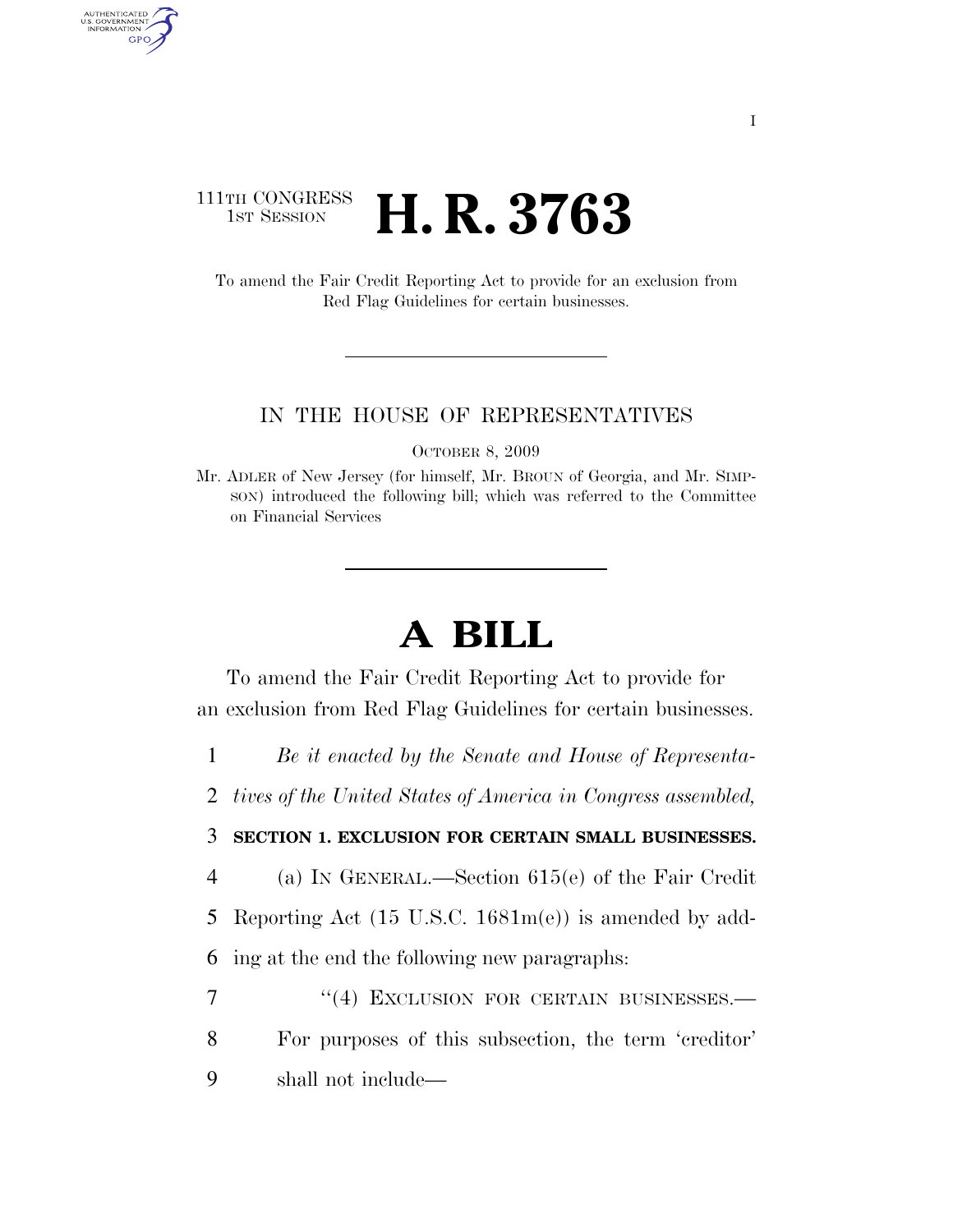| $\mathbf{1}$   | "(A) a health care practice with 20 or              |
|----------------|-----------------------------------------------------|
| $\overline{2}$ | fewer employees;                                    |
| 3              | $\mathrm{``(B)}$ an accounting practice with 20 or  |
| $\overline{4}$ | fewer employees;                                    |
| 5              | $\lq\lq$ (C) a legal practice with 20 or fewer em-  |
| 6              | ployees; or                                         |
| 7              | $\lq\lq$ (D) any other business, if the Commis-     |
| 8              | sion determines, following an application for ex-   |
| 9              | clusion by such business, that such business—       |
| 10             | "(i) knows all of its customers or cli-             |
| 11             | ents individually;                                  |
| 12             | "(ii) only performs services in or                  |
| 13             | around the residences of its customers; or          |
| 14             | "(iii) has not experienced incidents of             |
| 15             | identity the ft and identity the ft is rare for     |
| 16             | businesses of that type.                            |
| 17             | "(5) LIMITATION ON EXCLUSION FOR<br>BUSI-           |
| 18             | NESSES NO-LONGER ELIGIBLE.—To the extent that       |
| 19             | a business can no longer demonstrate that it meets  |
| 20             | the criteria under paragraph (4) that permitted its |
| 21             | exclusion from the term 'creditor', such exclusion  |
| 22             | shall no longer apply.                              |
| 23             | " $(6)$ DEFINITIONS.—For purposes of this sub-      |
| 24             | section:                                            |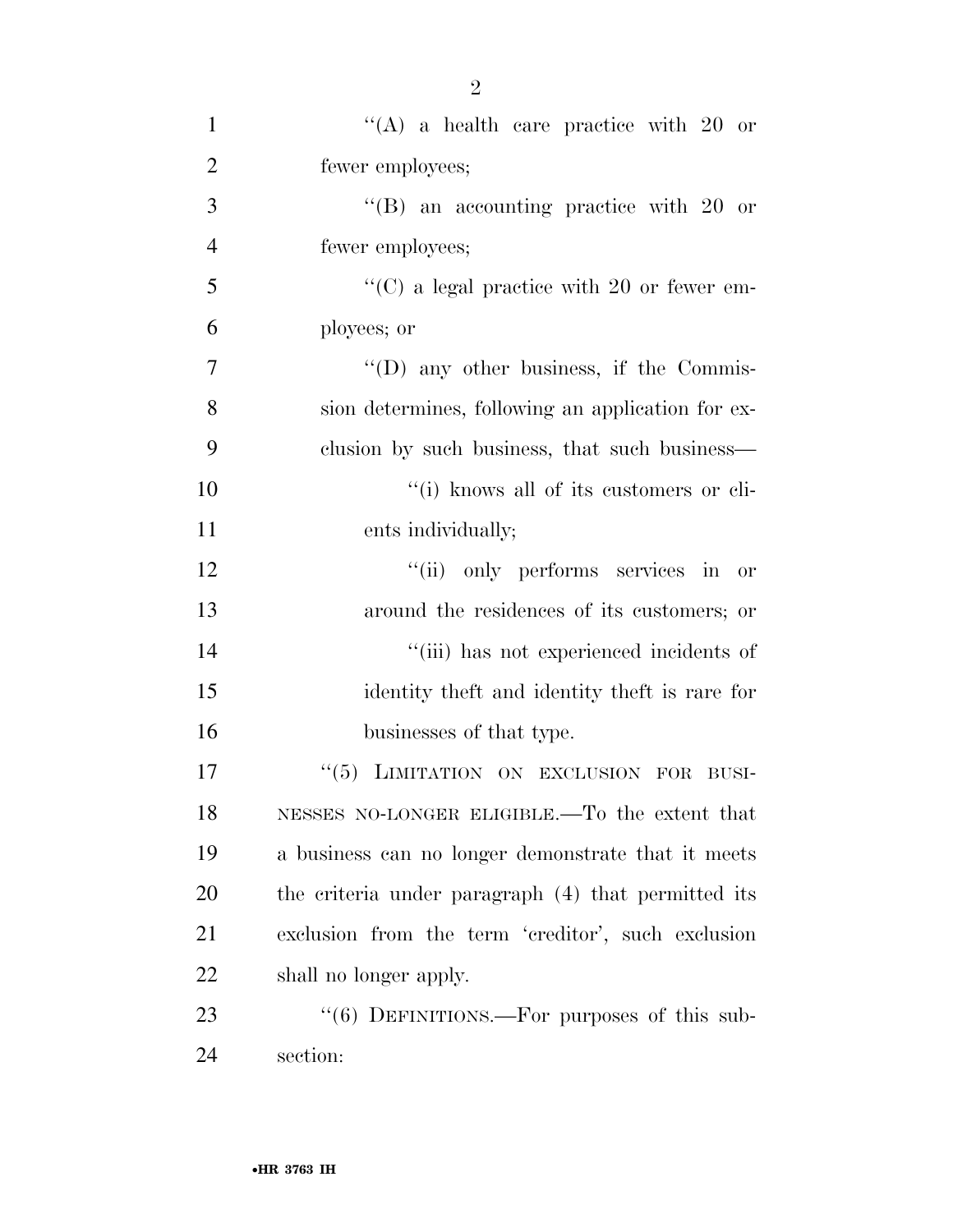| $\mathbf{1}$   | "(A) EMPLOYEE.—With respect to a busi-         |
|----------------|------------------------------------------------|
| $\overline{2}$ | ness, the term 'employee' means any individual |
| 3              | who works for such business and is paid either |
| $\overline{4}$ | wages or a salary.                             |
| 5              | $``$ (B) HEALTH CARE PRACTICE.—                |
| 6              | "(i) In GENERAL.—The term 'health              |
| $\tau$         | care practice' means a business that's pri-    |
| 8              | mary service is providing health care via      |
| 9              | health care professionals employed by the      |
| 10             | business.                                      |
| 11             | "(ii) HEALTH CARE PROFESSIONAL.-               |
| 12             | For purposes of subparagraph $(A)$ , the       |
| 13             | term 'health care professional' means an       |
| 14             | individual engaged in providing health care    |
| 15             | and licensed under State law, including        |
| 16             | physicians, dentists, podiatrists, chiroprac-  |
| 17             | tors, physical therapists, occupational        |
| 18             | therapists, marriage and family therapists,    |
| 19             | optometrists, speech therapists, language      |
| 20             | therapists, hearing therapists, and veteri-    |
| 21             | narians.".                                     |
| 22             | (b) PROCESS FOR EXCLUSION APPLICATIONS.-Not    |
|                |                                                |

 later than 180 days after the date of the enactment of this Act, the Federal Trade Commission shall issue regula-tions, in accordance with section 553 of title 5, United